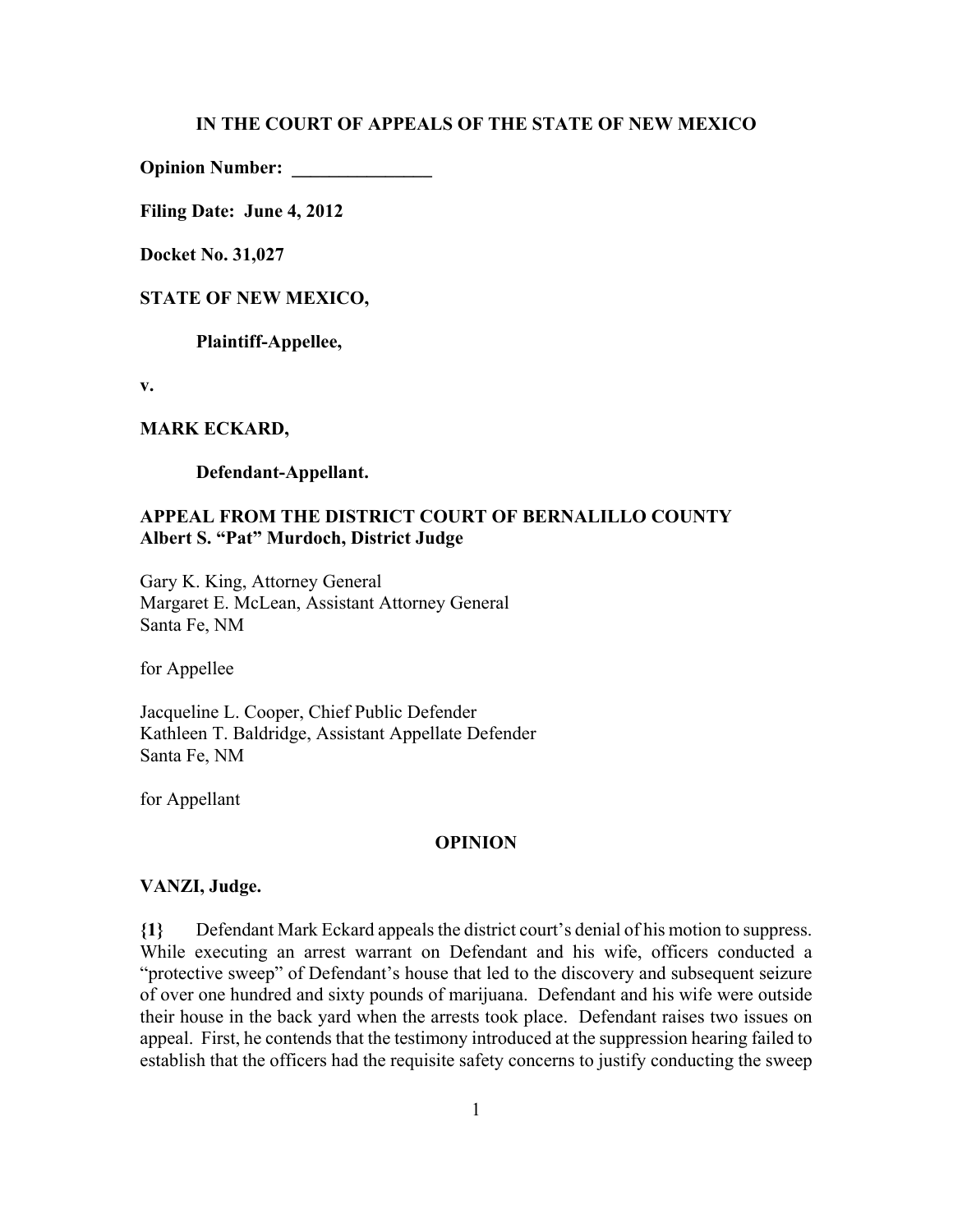of the house. Second, he argues that, even if the warrantless search of the house was lawful, officers acted outside the scope of the protective sweep in removing a blanket covering an area in the living room. We agree with Defendant that the sweep was unlawful and that the fruits of the entry must therefore be suppressed. Because we reverse on the first issue, we need not reach Defendant's second argument.

## **BACKGROUND**

**{2}** We summarize the underlying events in the light most favorable to the ruling rendered below. *State v. Cline*, 1998-NMCA-154, ¶ 6, 126 N.M. 77, 966 P.2d 785. James Burrell, a supervising agent with the United States Marshal Service, testified that, on March 20, 2008, he received information from the Fugitive Task Force in Mississippi that there were felony arrest warrants issued for Defendant and his wife and that they were living at an address in Albuquerque, New Mexico. Burrell testified that, at the time he received the information, he knew Defendant had a long criminal history, and he thought the warrant involved some type of narcotics violation. However, Burrell also testified that he could not remember whether, at the time of Defendant's arrest, he knew the specifics of Defendant's crimes, whether they involved any convictions for a violent crime, whether Defendant had used any weapons as part of the crimes, or whether Defendant and his wife were involved with any co-conspirators.

**{3}** On that date, Burrell met with some federal marshals (agents) and briefed them about the case while other agents were sent to conduct surveillance of Defendant's home until Burrell could compile a team to approach the house and serve the arrest warrants. Burrell testified that the agents conducting surveillance did not see anyone enter or leave Defendant's house and that other than Defendant and his wife, they did not have any facts to suggest that anyone else was in the house.

**{4}** Seven agents arrived at Defendant's house to serve the warrant, with some agents approaching the front door and some going around to the back of the house. Two agents knocked on the front door, but no one answered, and the agents did not hear any noise inside. Burrell testified that he heard an agent who had gone around to the back of the house yell, "Let me see your hands. We have them here." One agent stayed at the front door, while the remaining agents went around to the back of the house. Defendant and his wife were sitting at a patio table about ten feet from an open sliding glass door.

**{5}** Defendant and his wife were placed in handcuffs and, in accordance with standard procedure, some agents remained with them while others entered the home and did a quick protective sweep of the premises. As they entered the house, the agents yelled, "Police, U.S. Marshals, is there anybody else in the house?" For approximately one to two minutes, the agents walked through the house and looked around to see if anyone was inside.

**{6}** As the agents inside headed back toward the sliding glass door, they saw a large blanket up against the wall, covering some large items in the corner of the room. The agents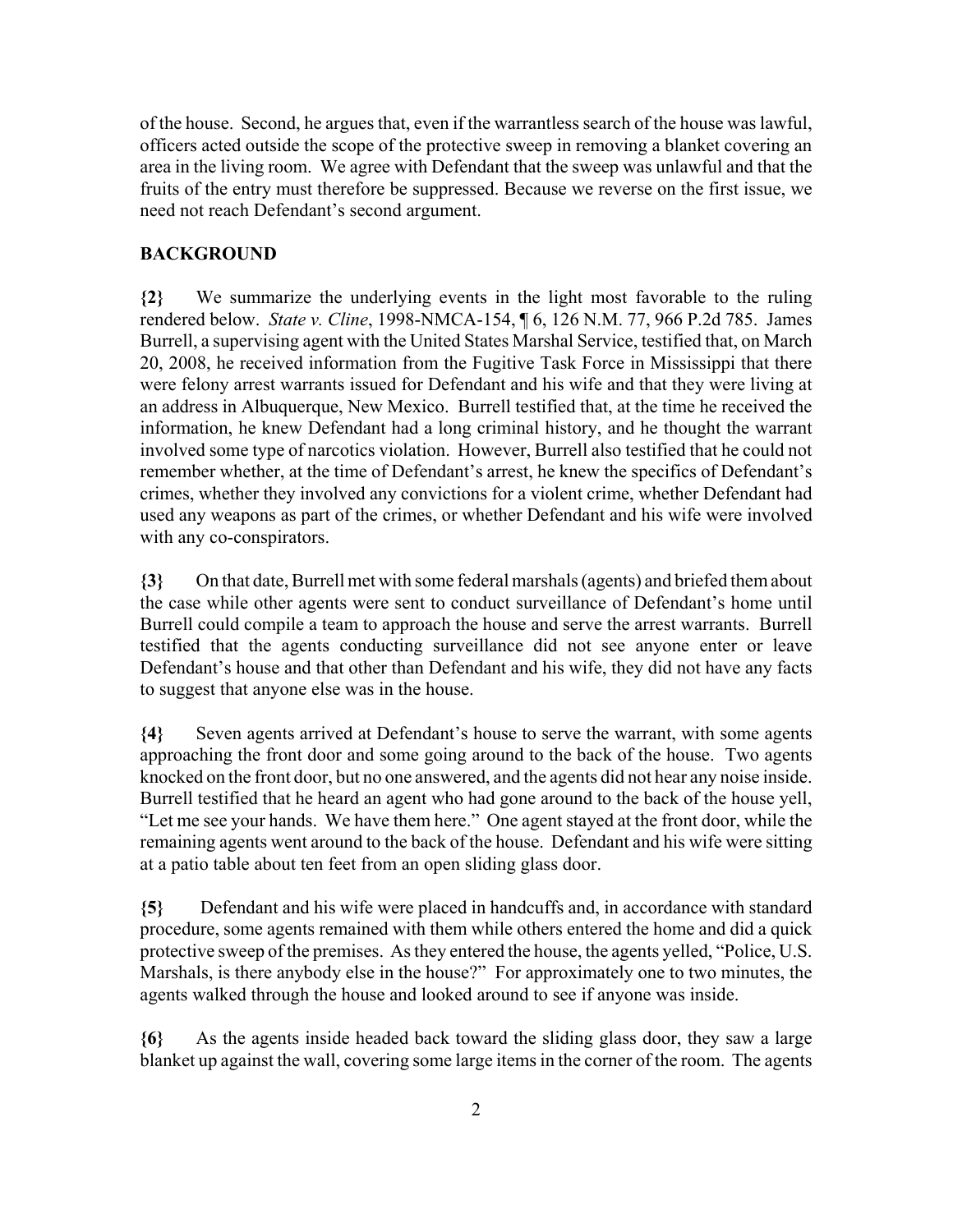removed the blanket to make sure no one was hiding underneath. After removing the blanket, the agents saw six or seven dark trash bags that smelled of marijuana. Burrell testified that the agents did not open the bags but called narcotics officers from the Bernalillo County Sheriff's Office who obtained a search warrant based upon the information provided by the agents. The trash bags contained approximately one hundred and sixty pounds of marijuana.

**{7}** Defendant was charged with possession of marijuana over one hundred pounds with intent to distribute, conspiracy to commit possession of marijuana over one hundred pounds with intent to distribute, and possession of drug paraphernalia. *See* NMSA 1978, §§ 30-31- 22(A)(1)(c) (2011); 30-28-2(A) (1979); 30-31-25.1(A) (2001). Defendant moved to suppress the evidence obtained from the protective sweep and subsequent search of the trash bags located in his home, claiming the sweep violated the Fourth Amendment to the United States Constitution and Article II, Section 10 of the New Mexico Constitution.

**{8}** After a hearing, the district court denied the motion to suppress. The district court did not enter any written findings, but it orally concluded that the agents were justified in conducting the protective sweep and removing the blanket over the trash bags in order to ensure that no one was hiding under the blanket. The court also concluded that, once the blanket was removed, the strong odor of marijuana emanating from the bags justified the officers' actions in obtaining a warrant to search the contents of the trash bags.

**{9}** Defendant entered a conditional plea to possession of marijuana over one hundred pounds with intent to distribute, and he now appeals the denial of his motion to suppress.

# **DISCUSSION**

### **Standard of Review**

**{10}** We review the denial of a motion to suppress as a mixed question of fact and law. *State v. Williams*, 2011-NMSC-026, ¶ 8, 149 N.M. 729, 255 P.3d 307. We determine whether the law was correctly applied to the facts and view "the facts in the light most favorable to the prevailing party." *Cline*, 1998-NMCA-154, ¶ 6; *see State v. Jason L.*, 2000- NMSC-018, ¶ 10, 129 N.M. 119, 2 P.3d. 856. Furthermore, given the absence of any findings of fact or conclusions of law, we "draw all inferences and indulge all presumptions in favor of the district court's ruling." *Jason L.*, 2000-NMSC-018, ¶ 11.

### **Propriety of the Protective Sweep**

**{11}** In general, law enforcement officers are not permitted to enter residences without a warrant. *See State v. Gutierrez*, 2008-NMCA-018, ¶ 16, 143 N.M. 422, 176 P.3d 1154 ("An officer's warrantless entry into a person's home is the exact type of intrusion against which the language of the Fourth Amendment to the United States Constitution and Article II, Section 10 of the New Mexico Constitution is directed."). In this case, the agents had a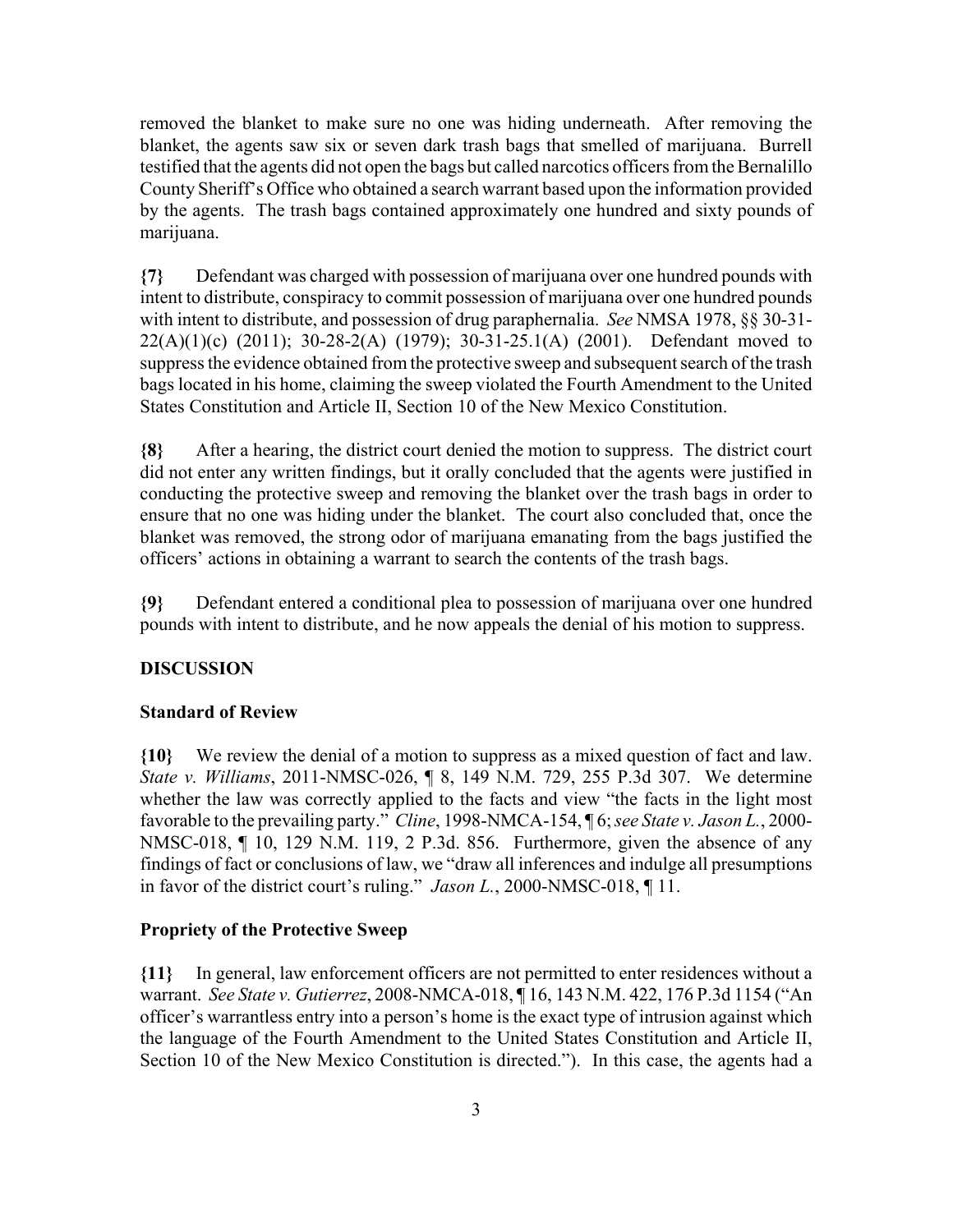warrant from Mississippi for Defendant's arrest, and based upon that warrant, the agents could have entered Defendant's home in order to arrest him. *See State v. Vargas*, 2008- NMSC-019, ¶ 10, 143 N.M. 692, 181 P.3d 684 (stating that in light of the evidence showing that the officers had reason to believe the defendant was inside the apartment, the warrant for the defendant's arrest authorized the officers' entry into the defendant's apartment); *State v. Krout*, 100 N.M. 661, 662, 674 P.2d 1121, 1122 (1984) (recognizing that, "for Fourth Amendment purposes, an arrest warrant supported by probable cause carries with it limited authority to enter a dwelling in which a suspect lives when there is reason to believe that the suspect is within"). However, the agents did not need to enter Defendant's home in order to effectuate the arrest. Instead, the agents found and arrested Defendant in the back yard of his home, at least ten feet from an open sliding glass door. Accordingly, the agents needed justification for entering Defendant's home. *See State v. Ryon*, 2005-NMSC-005, ¶ 23, 137 N.M. 174, 108 P.3d 1032 (observing that "[w]arrantless searches and seizures inside a home are presumptively unreasonable, subject only to a few specific, narrowly defined exceptions").

**{12}** In *Maryland v. Buie*, 494 U.S. 325, 334 (1990), the United States Supreme Court addressed when officers may properly conduct a limited protective sweep in conjunction with an in-home arrest. The Court held that:

as an incident to the arrest the officers could, as a precautionary matter and without probable cause or reasonable suspicion, look in closets and other spaces immediately adjoining the place of arrest from which an attack could be immediately launched. Beyond that, however, we hold that there must be articulable facts which, taken together with the rational inferences from those facts, would warrant a reasonably prudent officer in believing that the area to be swept harbors an individual posing a danger to those on the arrest scene.

*Id.* As a preliminary matter, we note that *Buie*'s holding permits a limited search of the area "immediately adjoining the place of arrest." *Id.*; *cf. Vale v. Louisiana*, 399 U.S. 30, 33-34 (1970) ("If a search of a house is to be upheld as incident to an arrest, that arrest must take place inside the house, not somewhere outside—whether two blocks away, twenty feet away, or on the sidewalk near the front steps." (citations omitted)). The rationale for allowing the protective sweep beyond the immediate area around the arrest site is to protect the officers from the threat posed "by unseen third parties in the house." *Buie*, 494 U.S. at 336. Therefore, in accordance with *Buie*, the agents here needed to "possess[] a reasonable belief based on specific and articulable facts that the area to be swept harbor[ed] an individual posing a danger to those on the arrest scene." *Id.* at 337. Furthermore, the sweep must be limited to a "a cursory inspection of those spaces where a person may be found." *Id.* at 335; *see State v. Zamora*, 2005-NMCA-039, ¶¶ 16-17, 137 N.M. 301, 110 P.3d 517 (discussing the justification for and limitations on the scope of a protective sweep incident to an arrest).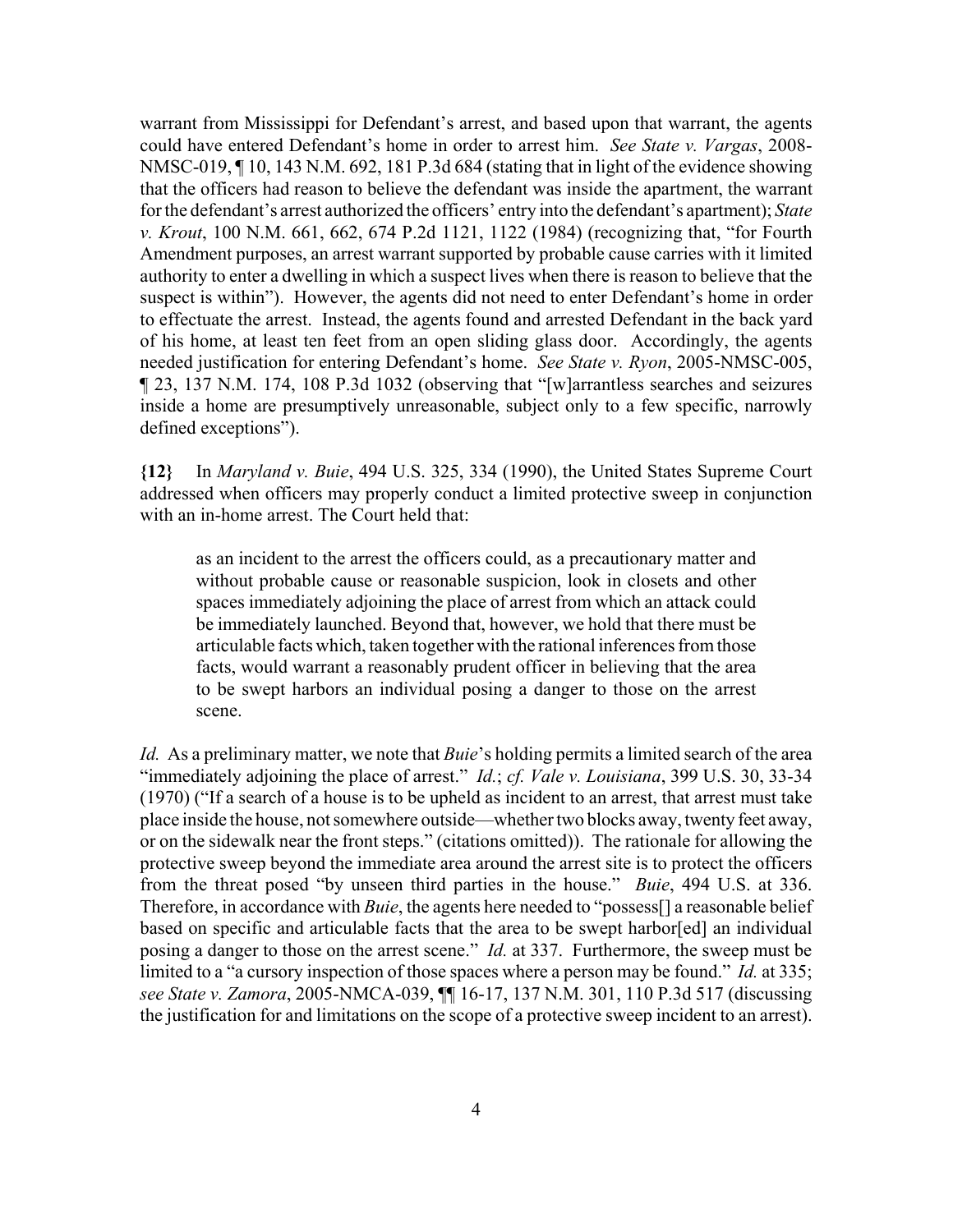**{13}** In this case, the agents' entry into the house was approximately ten feet from where Defendant and his wife were sitting and therefore did not constitute a search of a space "immediately adjoining the place of arrest." *See Buie*, 494 U.S. at 334. In support of the protective sweep, however, Burrell testified as to his concerns regarding Defendant's general criminal history, general officer safety concerns, and standard protocol. He further testified that, based upon his twenty years' experience with the U.S. Marshals Service, when he went into a residence looking for one person, usually additional persons were present. The district court, persuaded by Burrell's testimony, found that the agents were authorized to enter Defendant's home in order to conduct a protective sweep incident to Defendant's arrest because it was reasonable for them to ensure that no one was in the house before proceeding with the warrant. *See State v. Trudelle*, 2007-NMCA-066, ¶¶ 22-27, 142 N.M. 18, 162 P.3d 173 (discussing the law of protective sweeps and what is needed to justify a sweep pursuant to an arrest). We disagree.

**{14}** We recognize that a protective sweep of a residence may be reasonable whether incident to an arrest taking place inside the residence or to an arrest taking place a short distance from the residence if a reasonably prudent officer would anticipate a threat to officer safety. *See United States v. Colbert*, 76 F.3d 773, 776-77 (6th Cir. 1996) (recognizing that a protective search of a residence may be justified when the defendant is arrested outside of the home); *United States v. Henry*, 48 F.3d 1282, 1284 (D.C. Cir. 1995) (applying the principle enunciated by the Court in *Buie* to the protective sweep of a residence when the defendant was arrested just outside the door of the residence). The location of the arrest outside the home is relevant in determining whether officers had the requisite "reasonable articulable suspicion" of a threat to their safety. *Colbert*, 76 F.3d at 776-77; *see Henry*, 48 F.3d at 1284 (recognizing that the location of the arrest outside the dwelling is relevant to the issue of whether the officers could reasonably fear an attack by someone inside). We are not persuaded that the protective sweep in this case was reasonable because the State failed to show that the agents had sufficient articulable facts to reasonably conclude that other people might be hiding who posed a threat to the agents or others at the arrest scene. *See United States v. Carter*, 360 F.3d 1235, 1242 (10th Cir. 2004) (holding that officers were not justified in conducting a protective sweep of the suspect's garage and backyard incident to his arrest for possession of marijuana in the back yard because the government pointed to "no specific, articulable facts" suggesting that someone else was on the premises who posed a danger to the officers); *Colbert*, 76 F.3d at 778 (holding that an officer's lack of information "cannot be an articulable basis for a sweep that requires information to justify it in the first place").

**{15}** Our review of the testimony at the suppression hearing indicates an absence of any facts suggesting the presence of, much less any danger posed by, other persons on the scene. Burrell admitted he had no facts to suggest that anyone else was in the house, and he admitted that he neither saw nor heard any movement in the house. To the extent other agents conducted surveillance of the residence before Burrell arrived, they also failed to detect the presence of any other persons. We therefore conclude that the search was unwarranted because there was no evidence to support any specific safety concerns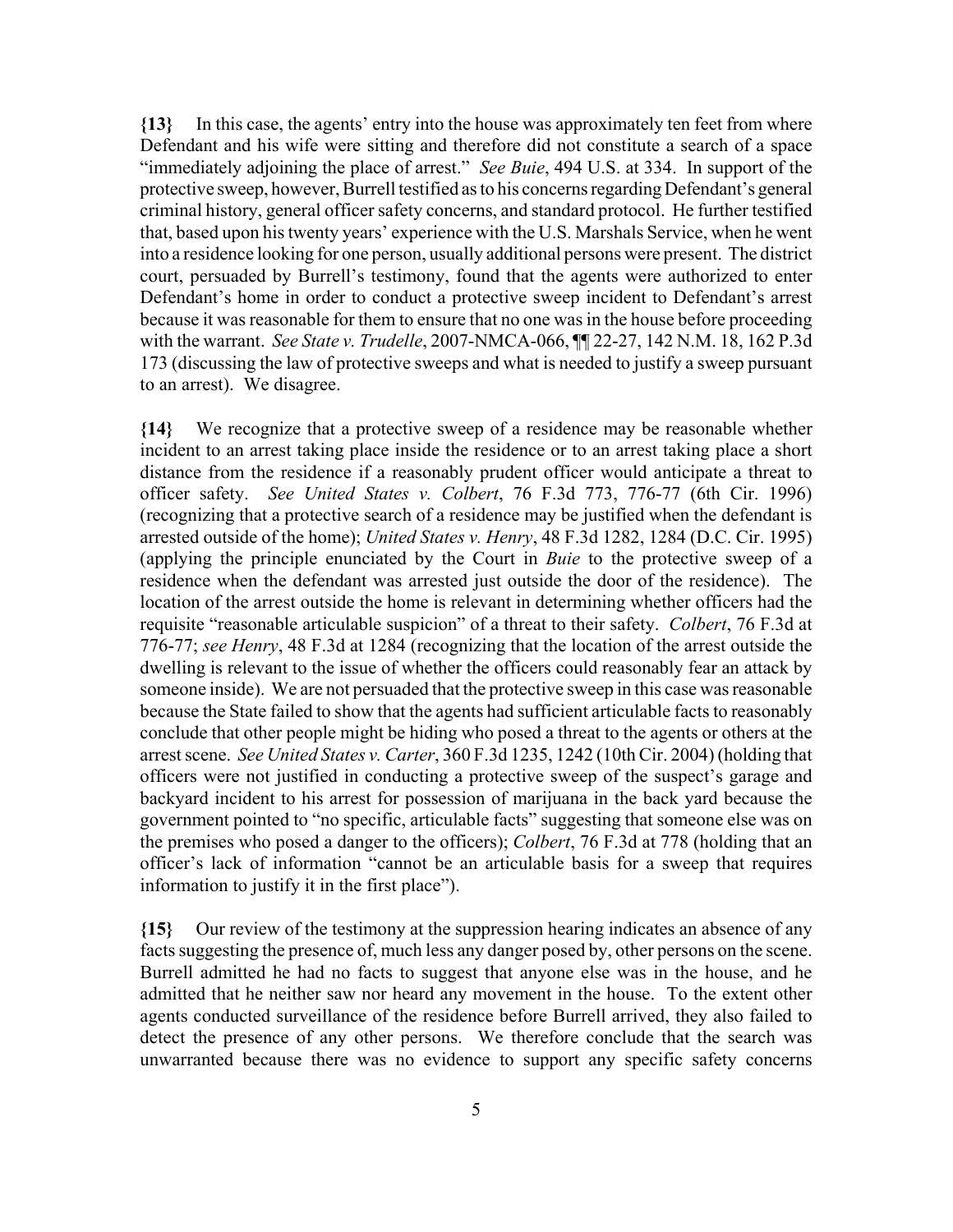involving any other persons at the arrest scene. *See United States v. Chaves*, 169 F.3d 687, 692 (11th Cir. 1999) (holding that "in the absence of specific and articulable facts showing that another individual, who posed a danger to the officers or others, was inside the warehouse, the officers' lack of information [could not] justify the warrantless sweep" and dismissing the government's argument that someone must have been guarding the cocaine inside the warehouse as the kind of "unparticularized suspicion or hunch" that *Buie* held was insufficient to justify a warrantless sweep (internal quotation marks and citation omitted)).

**{16}** The State contends that other courts have determined that a protective sweep incident to an arrest just outside a building and near an open door was justified "under circumstances similar to those [in this case]." We are not persuaded by the application of those cases here. All of the cases cited by the State as support for their argument involve additional facts suggesting the presence of other persons or some type of threat beyond the danger presented by an arrest near an open door, such as evidence of ongoing crimes or violence at or near the time of the arrest.

**{17}** For example, in *United States v. Lawlor*, 406 F.3d 37, 39, 42 (1st Cir. 2005), the court held a protective sweep incident to an arrest just outside the residence was reasonable based upon evidence showing other persons at the scene, spent shotgun shells on the floor in front of the door but no visible weapons, and a report of gun shots at the scene. Likewise, in *Henry*, the court affirmed the reasonableness of the protective sweep because there was uncontroverted testimony that "[t]he informant had advised officers that [the defendant] would have weapons and that [the defendant's associates] might be with him." 48 F.3d at 1284. The court in *Henry* held that "[t]his information, coupled with the arrest just outside the open door, was sufficient to lead a reasonably prudent policeman to fear that he was vulnerable to attack." *Id.* Neither of these types of factual scenarios are present here.

**{18}** Turning to New Mexico case law, the State argues that affirmance is warranted by our Supreme Court's decision in *State v. Jacobs*, 2000-NMSC-026, 129 N.M. 448, 10 P.3d 127. In *Jacobs*, the Court held that the protective sweep was justified by articulable facts even though the officers testified that they "had no way of knowing who was in the house or what weapons might be there." *Id.* ¶ 38. However, our Supreme Court recognized that there was some evidence suggesting the presence of other persons because the officers testified to seeing another person enter the house and never seeing that person leave. *Id.* ¶¶ 36, 38. In addition to the possible presence of other persons, there were threats to officer safety because the officers testified that the defendant had told them there were guns and other weapons inside the house. *Id.* ¶ 38. Again, that is not the situation here.

**{19}** In sum, none of the cases cited by the State support the propriety of the sweep in this case because there was no specific showing that Defendant and his wife were armed or that other persons might be with them. Allowing the agents to justify the protective sweep in the absence of information suggesting there may be a danger posed by others would be "directly contrary to the Supreme Court's explicit command in *Buie* that the police have an articulable basis on which to support their reasonable suspicion of danger from inside the home."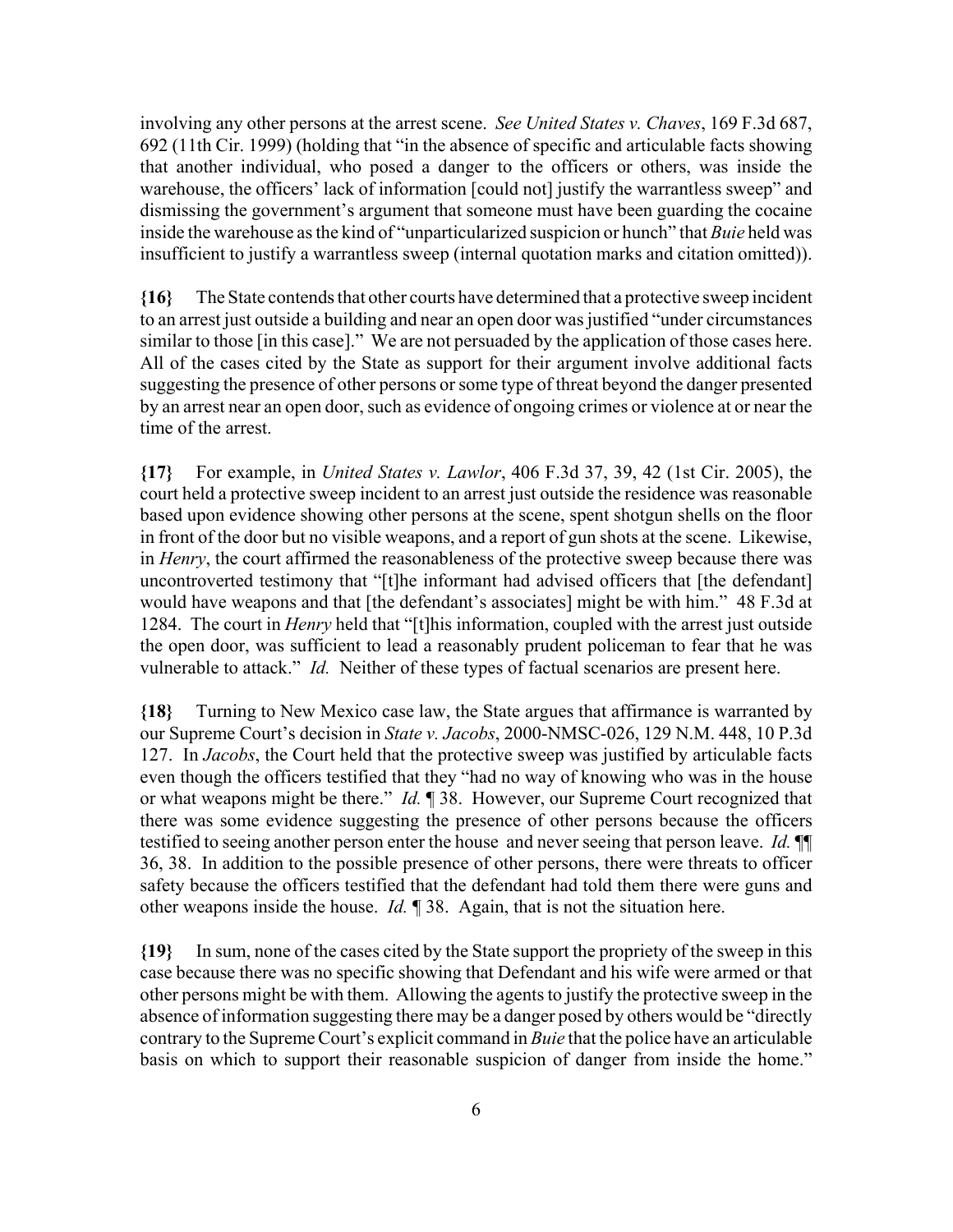*United States v. Archibald*, 589 F.3d 289, 300 (6th Cir. 2009). Accordingly, we conclude that, based on the agents' lack of information, the sweep of Defendant's house was unauthorized. *See id.* (recognizing that "[c]learly *Buie* requires more than ignorance or a constant assumption that more than one person is present in a residence").

**{20}** Perhaps recognizing the consequences of the agents' failure to show that Defendant might be armed or that other persons might be with him, the State argues the need to ensure officer safety. It contends that, in the interest of safety, the focus must be on the nature of the crime for which the arrest is being sought, not whether there are articulable facts that someone might be hiding on the premises, and notes the dangerousness inherent to an inhouse arrest. The State further contends that the danger of conducting an in-house arrest on someone like Defendant, a fugitive wanted for trafficking in narcotics, is sufficient to warrant a protective sweep. We disagree.

**{21}** Turning first to the State's argument concerning the danger inherent to an in-home arrest, we note that the United States Supreme Court in *Buie* rejected a similar argument made by the state, specifically with regard to the inherent danger of an in-home arrest for a violent crime. 494 U.S. at 334 n.2. The Court there made clear that the justification for a protective sweep is based upon the threat posed by third persons, not the threat posed by the arrestee, and thus the sweep is only allowed if "justified by a reasonable, articulable suspicion that the house is harboring a person posing a danger to those on the arrest scene." *Id.* at 336.

**{22}** We are also not persuaded by the State's contentions regarding the specific danger posed by Defendant's status as a fugitive suspected of trafficking in narcotics. As an initial matter, the only testimony introduced at the suppression hearing supporting the State's contentions that the agents knew Defendant and his wife were suspected of trafficking in narcotics and that they had an "extensive criminal history involving a narcotics violation" is Defendant's admission to an outstanding warrant in Mississippi for possession of thirtyfive pounds of marijuana at an unspecified time in the past. We question whether this onetime possession charge constitutes an "extensive history" or "trafficking." *Compare* NMSA 1978, § 30-31-20(A)(3) and (B) (2006) (defining trafficking as possession of "a controlled substance enumerated in Schedule I or II that is a narcotic drug; . . . a controlled substance analog of a controlled substance enumerated in Schedule I or II that is a narcotic drug; or . . . methamphetamine, its salts, isomers and salts of isomers" with intent to distribute and stating that such trafficking is punishable as a first or second degree felony), *with* § 30-31-  $22(A)(1)(a)$  and (b) (defining possession with intent to distribute marijuana in an amount less than one hundred pounds as a third or fourth degree felony).

**{23}** Furthermore, even assuming the agents did know that Defendant and his wife were fugitives on outstanding warrants involving possession of marijuana, we are not convinced this knowledge provides sufficient justification for the protective sweep without some evidence of ongoing drug trafficking or the presence of other potentially dangerous persons. *See Colbert*, 76 F.3d at 777 (stating that factors regarding the dangerousness of the arrestee,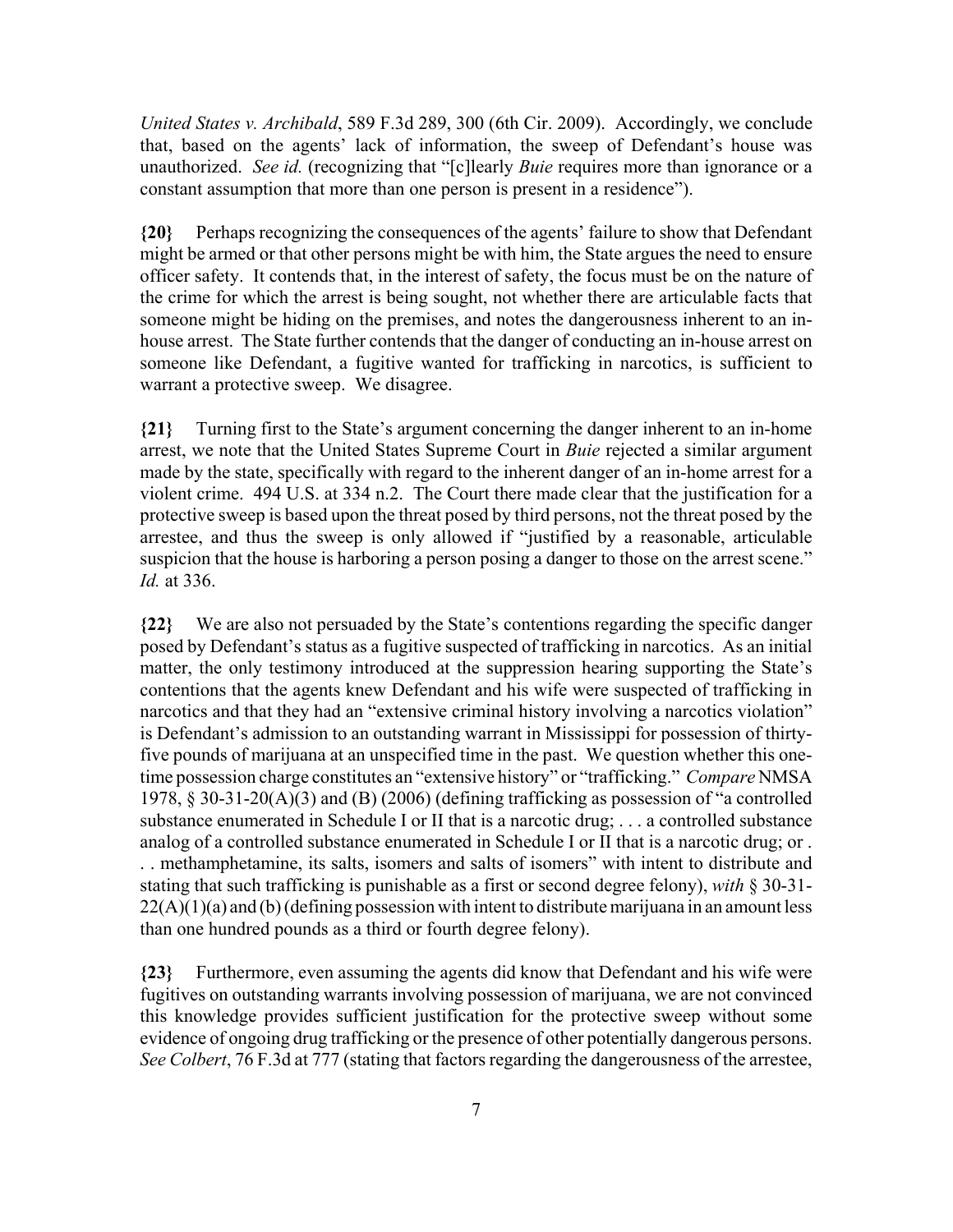such as the arrestee's status as an escapee wanted for murder and his possible involvement in drug trafficking, are not appropriate in determining whether officers reasonably believed someone else might be in the house who poses a danger to them thus justifying a protective sweep); *Henry*, 48 F.3d at 1284 (holding that the officers' awareness that the defendant could be dangerous and that he had a previous weapons conviction was not enough to justify the sweep because, once the defendant was in custody, "he no longer posed a threat to the police"); *United States v. Akrawi*, 920 F.2d 418, 420-21 (6th Cir. 1990) (holding that officers were not justified in conducting a protective sweep incident to the defendant's arrest despite the defendant's alleged involvement with narcotics and possession of weapons because the defendant did not resist and there was no noise or other evidence suggesting anyone else was present in the house).

**{24}** The State cites to *State v. Lara*, 110 N.M. 507, 514, 797 P.2d 296, 303 (Ct. App. 1990), in support of its argument that this Court should focus on the serious nature of the crime for which the arrest is sought. Specifically, the State relies on the holding in that case where we concluded that the protective sweep was justified in part because of "the violent nature of the crime that had just occurred." Our review of *Lara* indicates the State's reliance is misplaced.

**{25}** First, we question the precedential impact of *Lara* on the issue of the propriety of a protective sweep because the Court's discussion of that issue is dicta insofar as we had already determined that, even if the sweep was unlawful and the evidence wrongfully admitted, the defendant was not harmed by the wrongful admission. *Id.* at 512-513, 797 P.2d at 301-302. Furthermore, we are not persuaded by the application of the analysis in *Lara* to this case because, in *Lara*, the officers conducted the protective sweep after finding and arresting the defendant inside the house while investigating a violent crime that "had just occurred" inside of the house. *Id.* at 511, 514, 797 P.2d at 300, 303.

**{26}** In contrast to the facts in *Lara*, the agents here were not investigating a violent crime that "had just occurred" inside the house or even within New Mexico. Instead, they were merely serving an arrest warrant for a crime that had taken place in Mississippi at some unspecified point in the past. In any event, *Lara* does not compel a conclusion that a protective sweep is justified based on the serious nature of the crime being investigated. *See, e.g.*, *United States v. Hogan*, 38 F.3d 1148, 1149-50 (10th Cir. 1994) (holding that the protective sweep incident to the defendant's arrest in front of his house on suspicion of murder was not justified because the evidence that an accomplice was involved in the murder did not equate to evidence that someone would be hiding out in the defendant's house a month after the crime occurred, and at the time of the arrest, the officers were not chasing the defendant from a crime scene).

**{27}** The State also relies on a number of federal cases that it maintains support its position that protective sweeps are justified if incident to the arrests of drug traffickers or fugitives because "drug trafficking frequently begets violence." However, our review of these cases reveals facts beyond the arrestee's status as a drug offender, including facts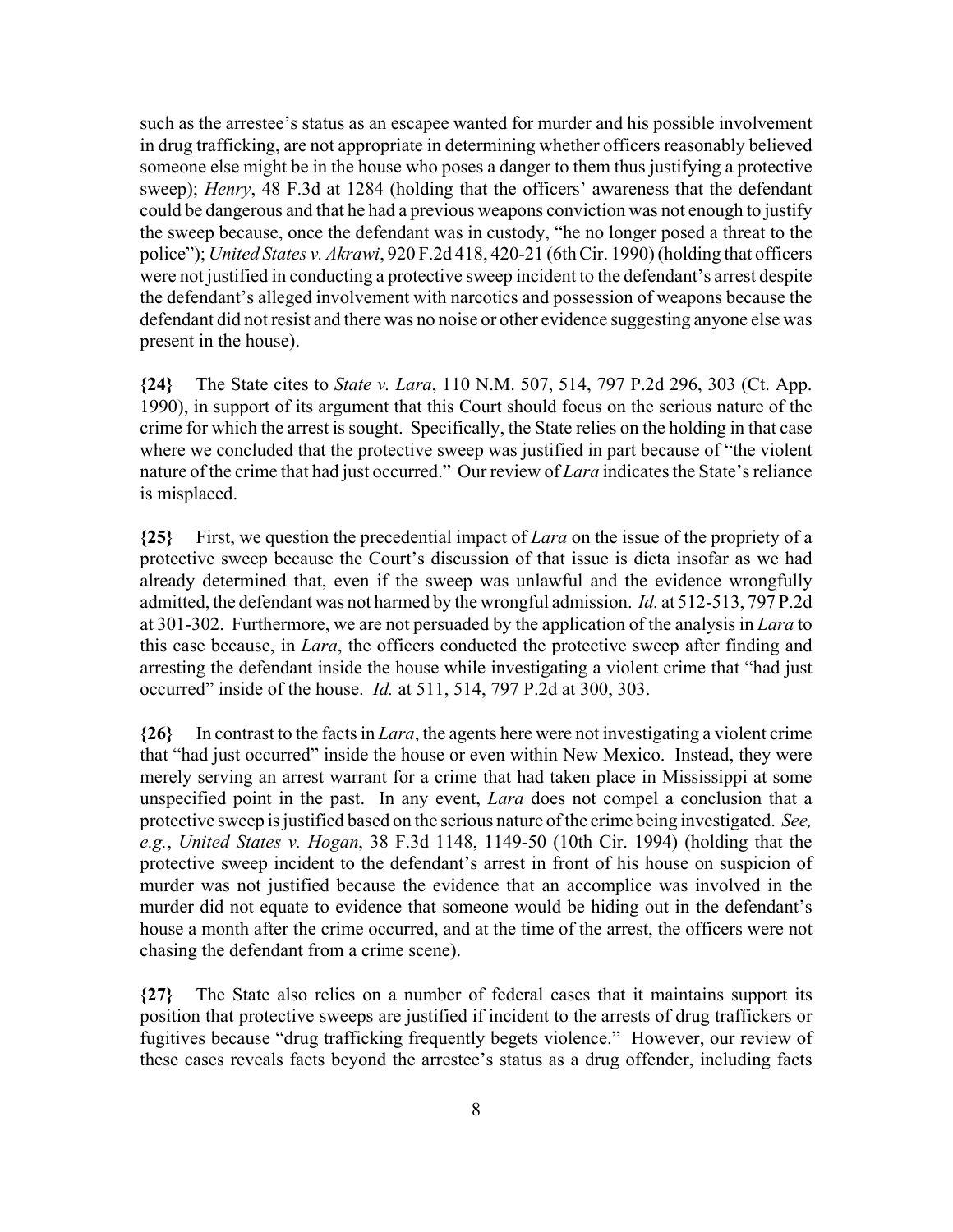suggesting that other persons were present, facts indicating that the officers were already in the house searching for the defendant at the time of the sweep, or other evidence of an ongoing criminal operation in the house. *See, e.g.*, *United States v. Green*, 560 F.3d 853, 856 (8th Cir. 2009) (noting the presence of four other people in the house in addition to the defendant and that the defendant was only located after the officers began the protective sweep); *United States v. Cash*, 378 F.3d 745, 746-47 (8th Cir. 2004) (affirming the protective sweep when the evidence showed that on the day the defendant was arrested inside her house on outstanding warrants, an informant had told the officers that the defendant possessed a large quantity of drugs, the informant had seen drugs in the house, and the officers had testified that the defendant had exhibited extremely nervous behavior toward them and that she attempted to conceal a shopping bag located in plain view); *United States v. Smith*, 131 F.3d 1392, 1396 (10th Cir. 1997) (holding that the officers were justified in conducting a protective sweep incident to the defendant's arrest on outstanding warrants because the officers had information that the defendant was suspected of running a methamphetamine operation on the premises, other people were living there and assisting the defendant, and at the time the sweep began, the defendant had not yet been located); *United States v. Patrick*, 959 F.2d 991, 994, 996 (D.C. Cir. 1992) (holding that the officers were entitled to conduct a protective sweep because they located the defendant in the house, there were other people present, and the defendant was actively trying to conceal drugs), *abrogated on other grounds by Apprendi v. New Jersey*, 530 U.S. 466 (2000). In this case, the agents were merely trying to serve an arrest warrant, and when they did so, they found Defendant in the back yard. They were not investigating drug trafficking or any other ongoing crime that was allegedly taking place inside the residence. *Cf. Buie*, 494 U.S. at 334 n.2 (noting that "the existence of the arrest warrant implies nothing about whether dangerous third parties will be found in the arrestee's house").

**{28}** We acknowledge the State's assertion that officers making an arrest in or just outside of a residence may "face grave dangers, sometimes greater than those they face on the street." However, we must adhere to the requirements imposed by *Buie*, including the need for articulable facts to support a reasonable inference of a threat to officer safety posed by other individuals, which serve to "strike[] the proper balance between officer safety and citizen privacy." 494 U.S. at 334 n.2. In *State v. Spencer*, 848 A.2d 1183, 1196 (Conn. 2004), the Connecticut Supreme Court observed that officers risk possible harm in "nearly every arrest involving a large quantity of drugs, in or just outside of a home[.]" "To allow the police to justify a warrantless search based solely upon that possibility would threaten to swallow the general rule requiring search warrants." *Id.*; *see Colbert*, 76 F.3d at 777 (observing that, "[i]f district courts are allowed to justify protective sweeps based on the dangerousness of the arrestee, nearly every arrest taking place in or near a home will include a protective sweep").

**{29}** Accordingly, we disagree with the State that out-of-state charges for possession of thirty-five pounds of marijuana provide sufficiently specific evidence that Defendant "might" be accompanied by accomplices who "might" resort to violence to thwart the arrest or who "might" use violence "to protect their drug business." Rather, our review of the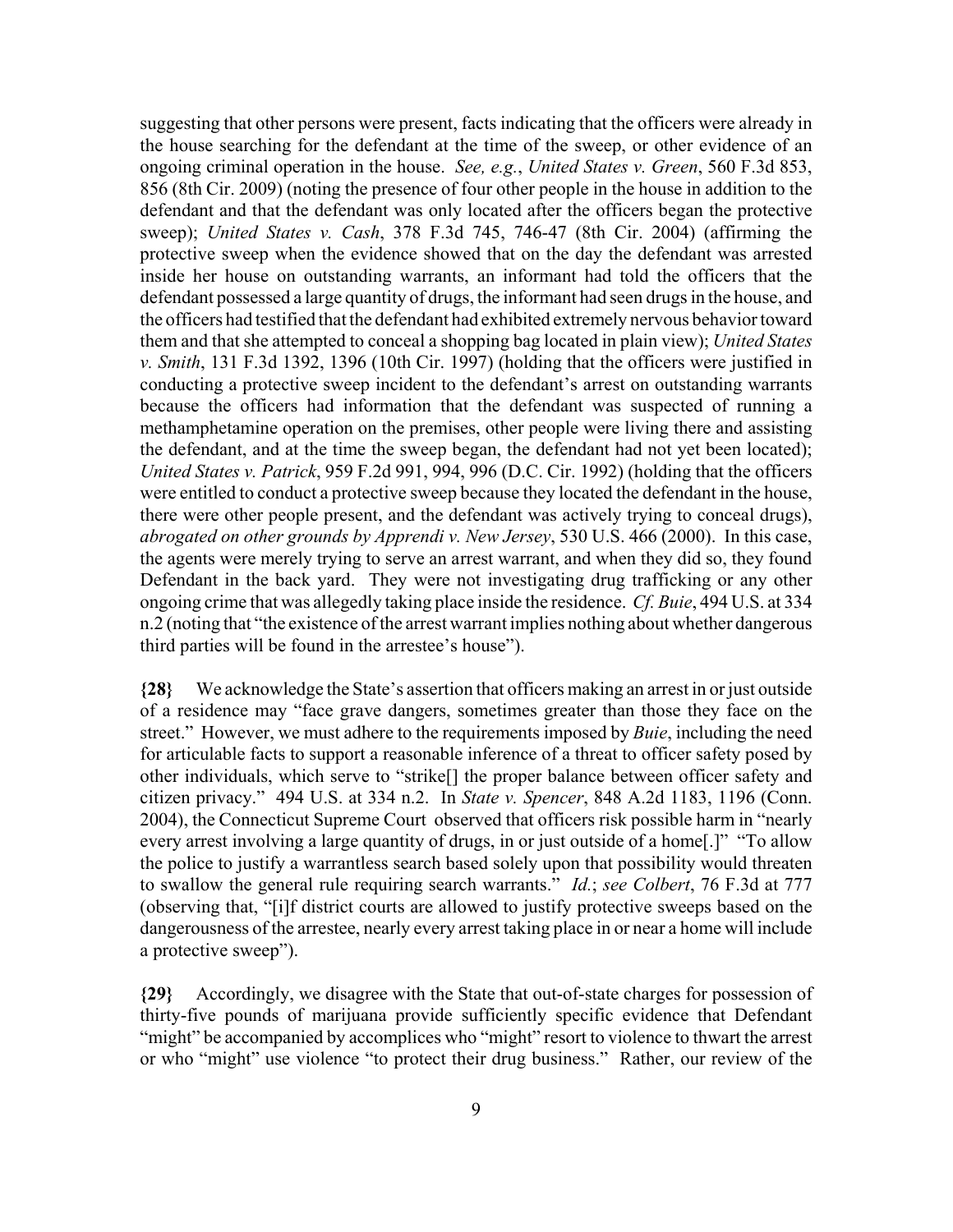record indicates a complete lack of any specific evidence suggesting that Defendant was engaged in an enterprise involving accomplices, such as middlemen, partners, growers, couriers, enforcers, or armed security personnel. Furthermore, at the time of the sweep, the agents had no evidence that would lead one to believe that Defendant and his wife were ever engaged in drug trafficking in New Mexico, nor any evidence that there might be narcotics or weapons in their home. Without such evidence, the State failed to provide specific, articulable facts to establish a reasonable belief that Defendant's residence might harbor a dangerous individual so as to warrant a protective sweep. *See Buie*, 494 U.S. at 336-37.

**{30}** Finally, because we determine that the protective sweep was unjustified, the limited extent of that sweep does not serve to remedy the unwarranted intrusion into Defendant's home. *See Buie*, 494 U.S. at 334 n.2 (rejecting the government's contention that a protective sweep is such a de minimis intrusion such that no level of objective justification should be required); *Hogan*, 38 F.3d at 1150 (recognizing that the justification for a protective sweep of even a few minutes would be questionable in light of the officer's concession that after arresting the defendant in front of his house, the officer could have just put the defendant in the car and driven away). Moreover, given the illegal nature of the protective sweep, the resulting search warrant is also invalid because it was based upon evidence tainted by the illegal entry, and all of the evidence seized from Defendant's home must be suppressed as the fruit of the initial illegal entry. *See Trudelle*, 2007-NMCA-066, ¶ 40 (recognizing that evidence obtained from a search that is "conducted pursuant to a warrant based partially on tainted information gathered during a prior illegal search" is also tainted and must be suppressed (internal quotation marks and citation omitted)); *State v. Ingram*, 1998-NMCA-177, ¶ 9, 126 N.M. 426, 970 P.2d 1151 ("Evidence which is obtained as a result of an unconstitutional search . . . may be suppressed under the exclusionary rule." (internal quotation marks and citation omitted)). The district court erred in denying Defendant's motion to suppress.

# **New Mexico Constitution**

**{31}** Because we hold that the protective sweep violated the Fourth Amendment of the United States Constitution, we need not decide whether it violated Article II, Section 10 of the New Mexico Constitution. *See State v. Montano*, 2009-NMCA-130, ¶ 23, 147 N.M. 379, 223 P.3d 376.

# **CONCLUSION**

**{32}** For the reasons set forth above, we reverse the district court's order denying Defendant's motion to suppress.

## **{33} IT IS SO ORDERED.**

**\_\_\_\_\_\_\_\_\_\_\_\_\_\_\_\_\_\_\_\_\_\_\_\_\_\_\_\_\_\_\_\_\_\_\_\_**